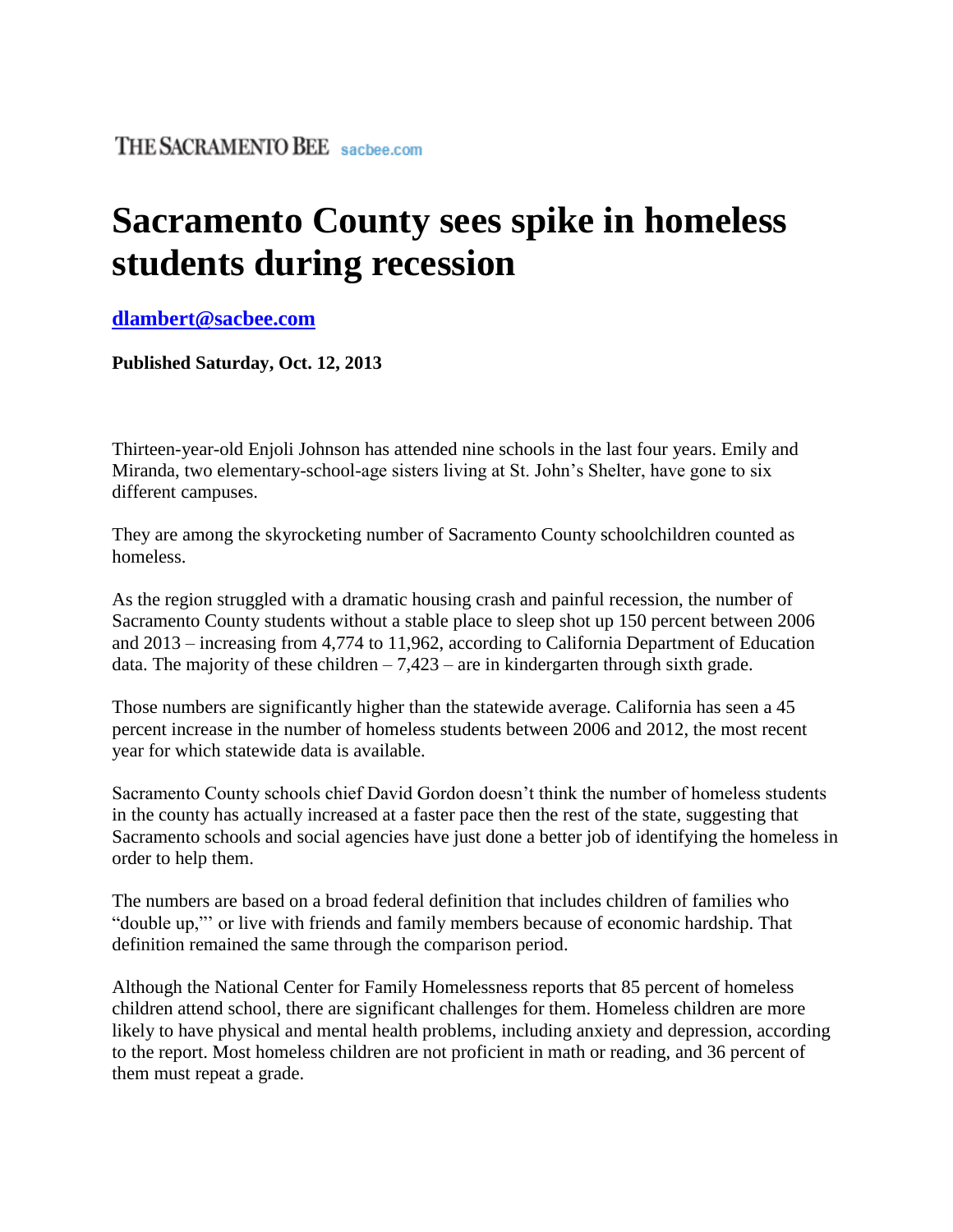The number of homeless students attending Sacramento City Unified schools has more than tripled since 2006, according to district data. The district had 2,494 homeless students last school year – 20 percent of its entire student population.

Monica McRho, the school's homeless liaison, blames the increase on the economic downturn. She said newly homeless students have parents who lost jobs or had their work hours reduced. Many of the families lost their homes to foreclosure.

But unlike past years, most homeless students are now "doubled up," living with family and friends. Of the school district's 2,492 homeless students, 2,032 fall in that category, compared to 296 in shelters, 105 in motels and 61 unsheltered. Many of the "doubled up" families don't report their status to schools, making it likely the number of them is much higher.

"Years ago, the majority were at shelters and motels," McRho said.

Emily and Miranda have come to St. John's Shelter in south Sacramento with their mother for the second time. The mother temporarily lost her battle with drug addiction and the family apartment in the process. The girls spend their days at school, evenings at the Boys and Girls Clubs and their nights at St. John's.

The Bee is withholding their last names because the girls said they do not tell friends at their new school that they are homeless. "They've gone to so many elementary schools," said their mother, Sylvia. "Started over with friends. They adjust well, but they do get sad."

Enjoli Johnson travels by light rail each morning from St. John's to her latest school, Kit Carson Middle School in east Sacramento. She isn't happy about it and would like to return to her previous school, John Barrett Middle School in Carmichael. But that would require a long commute on multiple buses.

"It's better if you stay in one school," Enjoli said.

The federal government mandates that homeless families be given the option. Staff from Project TEACH at the Sacramento County Office of Education visits shelters and other places that offer services to the homeless to hand out information about the rights of homeless students, including the right to stay in their school of origin. School districts are required to pay for transportation when feasible.

"Research shows that with each move there is a drop in academic achievement," said Hilary Krogh, of Project TEACH. "We want to keep them in their schools." Homeless students also have the right to enroll in school without the immediate need for documentation, Krogh said.

The high number of homeless students can be overwhelming to school district staff, who are required to track them, provide transportation if needed and offer referrals for services. Each district is required by federal law to have a homeless liaison, but most districts have little additional staff. McRho has one part-time staffer, although she hopes to hire another when funding is available.